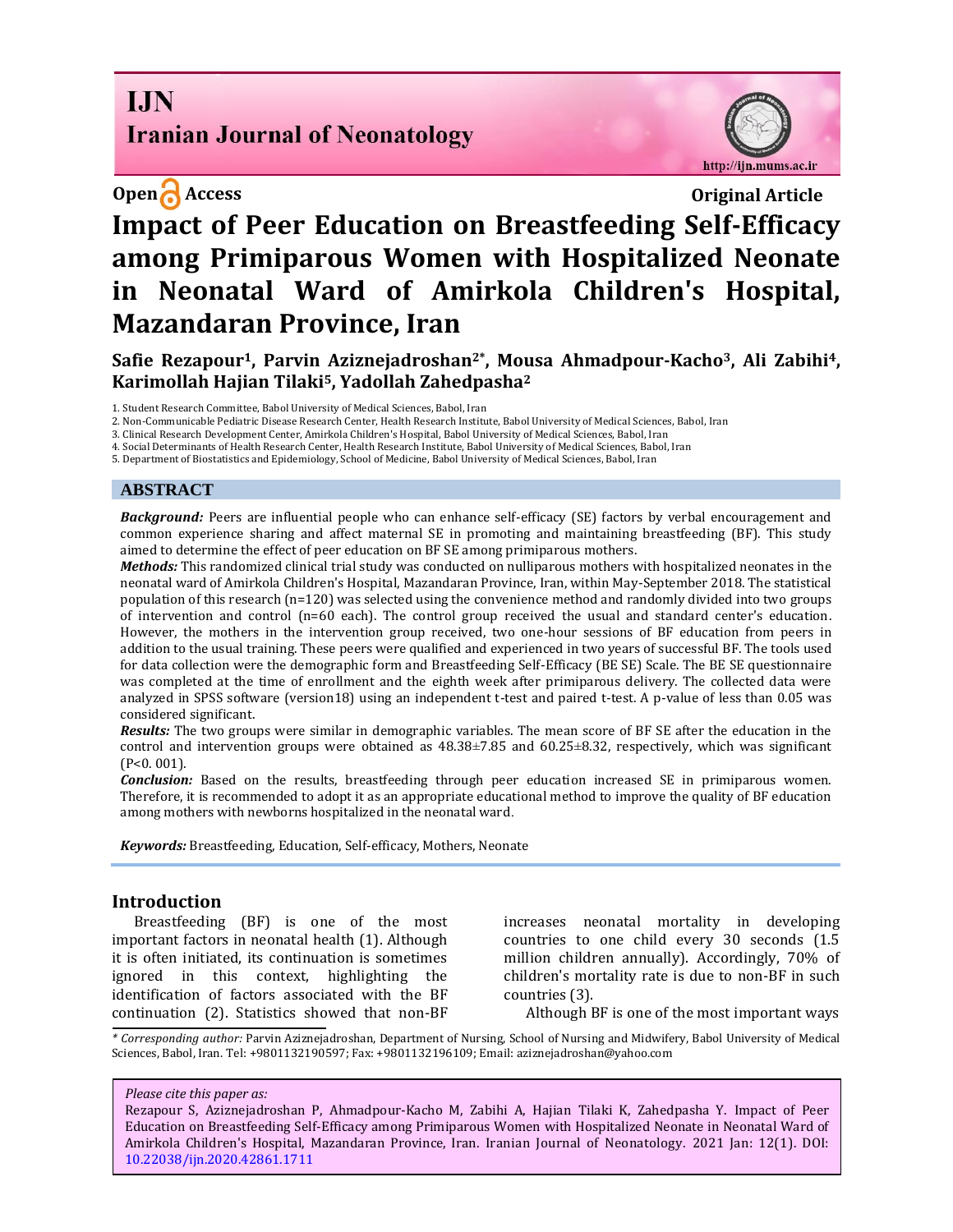to promote a child's development in societies, mothers who are affected by a variety of factors stop BF and start supplemental feeding for their baby. Therefore, it is important to use appropriate methods and principles to provide adequate training for mothers in this context at the right time (4). The results of a study performed by Jafari et al. (2014) in Rasht, Iran, showed that the most important factors in preventing the continuation of BF were related to mothers' misconceptions about the signs of BF adequacy and taking contraceptive pills (2).

Self-efficacy is one of the adjustable variables and an important factor in identifying mothers who stop their BF rapidly (3). Despite the known benefits of BF for mothers and neonates, various factors can influence the mother's decision to start and continue BF, such as mother's knowledge about the benefits of BF, supportive systems (e.g., family, friends, and healthcare workers), socioeconomic status, and BF SE (1, 5- 7). Healthcare providers need to improve the outcomes by implementing effective changes in such variables as mothers' knowledge about the benefits of BF and BF supportive systems to enhance the mother's SE (1). In this regard, attention to the SE factor is of great importance, which is considered an important and changeable psychological and motivational factor for the continuation of BF (8-10).

Breastfeeding SE is one of the social cognitive theory constructs (Bandura, 1977) defining the individual's belief and confidence in one's ability to perform health behaviors, including exclusive and successful BF (11). Bandura believes that individuals can increase their self-efficacy and empowerment by adopting appropriate educational strategies and interventions to acquire the necessary skills and knowledge (12). Primiparous women will face more problems regarding exclusive BF due to their inadequate experience. Therefore, it is essential to formulate appropriate strategies to increase BF SE, especially among primiparous mothers (11).

The literature review has shown that BF SE is influenced by four sources of information, namely 1) past achievements (e.g., past experiences), 2) predatory or substitute experiences (i.e., modeling others), 3) verbal encouragement (e.g., encouragement from influential people, such as peers and friends, family, and BF counseling), and 4) physical reactions (e.g., weakness, stress, and anxiety) (13). In this regard, it has been suggested that peer group can strengthen SE factors with verbal encouraging and common experience sharing, and has a significant effect on BF SE of mothers (3). On the other hand, research shows that individuals are more inclined to hear and believe messages and personalize them, especially when they recognize there are some similarities between them and the messenger and that the messenger has faced similar concerns and hardships (13).

The importance of BF, the relatively high prevalence of non-BF mothers, the effect of education on increasing mothers' SE in BF, and peer role have been demonstrated. However, to the best of our knowledge, no specific research has been dedicated to investigate the effect of peer BF training on mothers with hospitalized neonates having different problems from mothers of healthy neonates. Therefore, this study aimed to determine the effect of peer education on BF SE among primiparous mothers with hospitalized newborns.

## **Methods**

This clinical trial was conducted on newborns admitted to the neonatal ward of Amirkola Children's Hospital, Mazandaran Province, Iran. The samples of this study were selected using the convenience sampling method and assigned into two groups randomly (using a random number table). According to the following formula, 120 primiparous mothers with neonates admitted to the neonatal ward of Amirkola Children's Hospital were selected as the sample of the study. The samples were divided into two groups of control and intervention (n=60 each) and received the necessary training in the BF room of the neonatal ward.

$$
n = \frac{2\left(Z_{1-\frac{\alpha}{2}}+Z_{B}\right)^{2}\delta^{2}}{(\mu_{1}-\mu_{2})^{2}} = \frac{2\left(Z_{1-\frac{\alpha}{2}}+Z_{B}\right)^{2}}{\Delta^{2}} = \frac{2(1.96+0.84)^{2}}{0.5^{2}} \cong 60
$$

The inclusion criteria were primiparous mothers with single and full-term infants (over 37 gestational weeks), no physical or mental illness, no medication for a particular disease, no structural defect in the breast, interested in participating in the study, maternal tendency to breastfeed, aged between 18 and 35 years, literate, no history of smoking, alcohol, and drugs, no complications during pregnancy and childbirth (e.g., preeclampsia and bleeding), no congenital diseases or problems that interfere with BF (e.g., cleft lip, cleft palate), and no respiratory or cardiovascular problems or requiring admission to the NICU. Exclusion criteria included the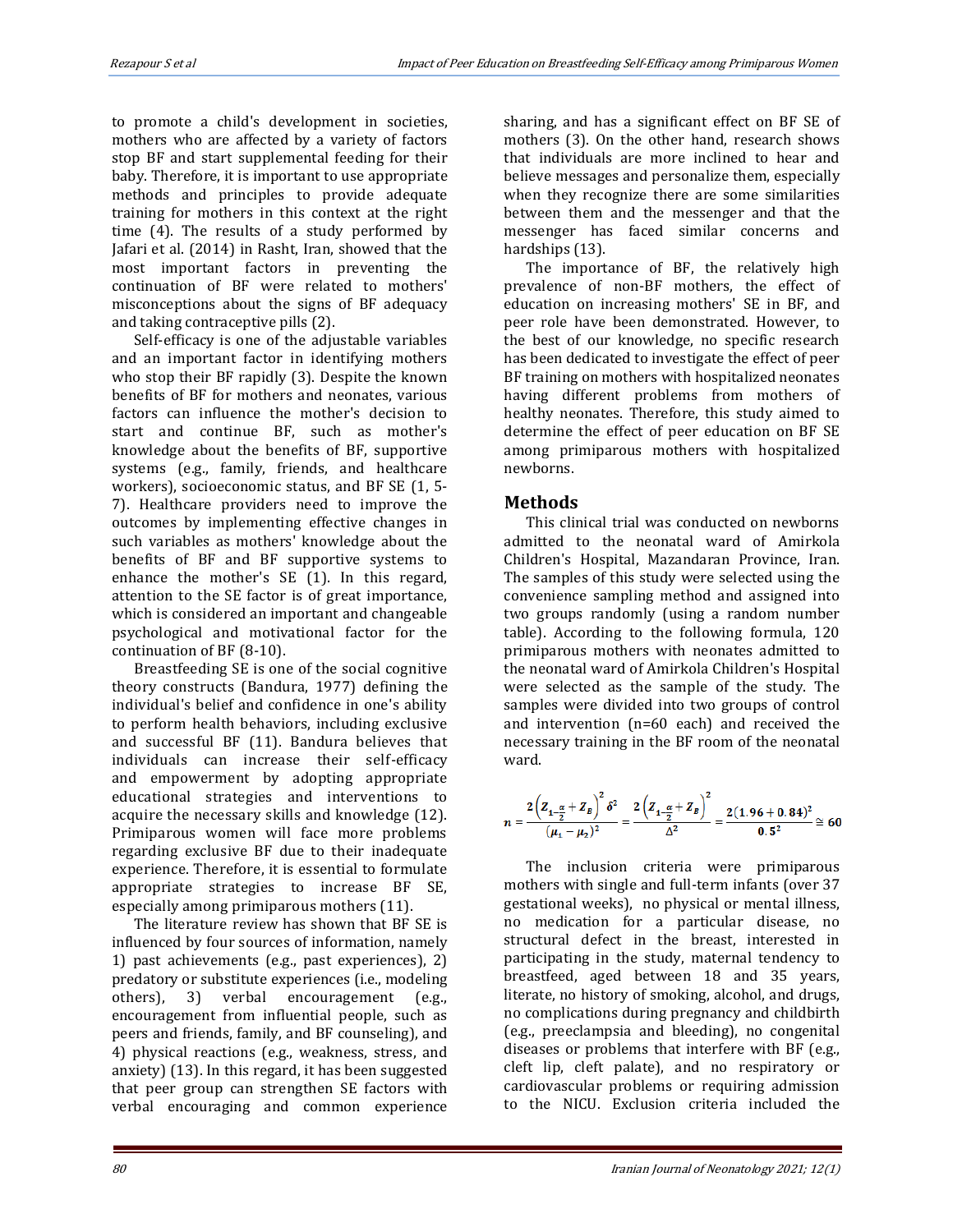mothers' unwillingness to cooperate, infant death, and prevented breastfeeding by the physician during the study.

Before the intervention, the mothers of the peer group were selected and trained to perform the intervention. The mothers in this group were those who already had a full-term neonate hospitalized in the neonatal ward and had a successful BF experience for two years. Initially, these peer mothers' communication skills and knowledge and attitude about BF were assessed by a pre-test. Subsequently, three one-hour sessions were held by the researcher, during which the necessary training was delivered to the peer mothers through face-to-face instructions and the educational booklet and CD were given to them. The mothers in this group were evaluated by a post-test and those achieving 75% of the post-test score were selected as peers. These peer mothers then provided BF instruction for the mothers in the intervention group during training sessions. The mothers in both intervention and control groups received usual and standard postpartum education at the center. The mothers in the intervention group received two one-hour BF sessions by peer mothers in the first week after delivery in addition to the center's routine training. These educational sessions were conducted through face-to-face lectures with questions and answers and providing educational booklets about BF skills.

To collect the necessary data for this study, two questionnaires, namely the demographic form and Breastfeeding Self-Efficacy (BF SE) Scale were completed by the mothers in both groups at the baseline and end of the eighth week after delivery. The demographic form included personal information, such as maternal age, gestational age, neonate age, birth weight, economic status, level of education, type of delivery, and mother's and spouse's willingness to breastfeed. The BF SE Scale (developed by Dennis) is a 14-item questionnaire scored on a 5 point Likert scale (never or not at all=1 to quite sure=5). The total scores obtained from this instrument ranged from 14-70. Regarding this, higher mean scores were indicative of higher BF SE and lower mean scores were representative of lower BF SE. Therefore, mothers who scored above 51 (mean score) had high BF SE and mothers who scored lower than 51 had low BF SE (13). The validity of this tool has been confirmed in Iran by a study performed by Hassanpour et al. (14). Bastani et al. evaluated the reliability of this scale using Cronbach's alpha coefficient method

( $\alpha$ =0.87), which confirms the internal correlation of the instrument (15).

## *Statistical analysis*

The collected data were analyzed in SPSS software (version18) using a Chi-square test to correlate the qualitative and group variables and an independent t-test to compare the quantitative variables between the two groups. A paired t-test was also used to compare the SE scores between the time before and after the intervention. Finally, multiple linear regression was applied to investigate the moderated effects of the variables. A p-value of less than 0.05 was considered significant.

## *Ethical considerations*

The current study was approved by the Ethics Committee of Babol University of Medical Sciences, Mazandaran, Iran, (IR.MUBABOL.HRI. REC.1397.012, date: May 6, 2018). The newborns were enrolled in the study as soon as their parents signed the informed consent form. The parents were informed about the possibility of study withdrawal at any research stage. The ethical principles for medical research established by the Iranian Ministry of Health and Medical Education, Tehran, Iran, were observed by the researchers throughout the study. The study was registered in the Iranian Registry of Clinical Trials (IRCT20180519039708N1).

## **Results**

The results of this study revealed that the two groups were similar in terms of demographic characteristics (P>0.05). The mothers aged 18-35 years and the mean age score was obtained as 25.81±3.98 years. The results of the Chi-square test showed no significant relationship between the two groups regarding the mentioned qualitative variables (P>0.05; Tables 1).

According to the findings, the mean SE score in the intervention group was significantly higher after the intervention than before the intervention, while the control group observed a reverse trend in this regard (Table 2). The selfefficacy scores were significantly different in the intervention and control groups before the intervention despite the application of random sampling. In this respect, to eliminate the effects of baseline self-efficacy, the researchers performed regression analysis and compared the intervention group with the control group in terms of the adjusted effect of BF SE.

Multiple regression results indicated that the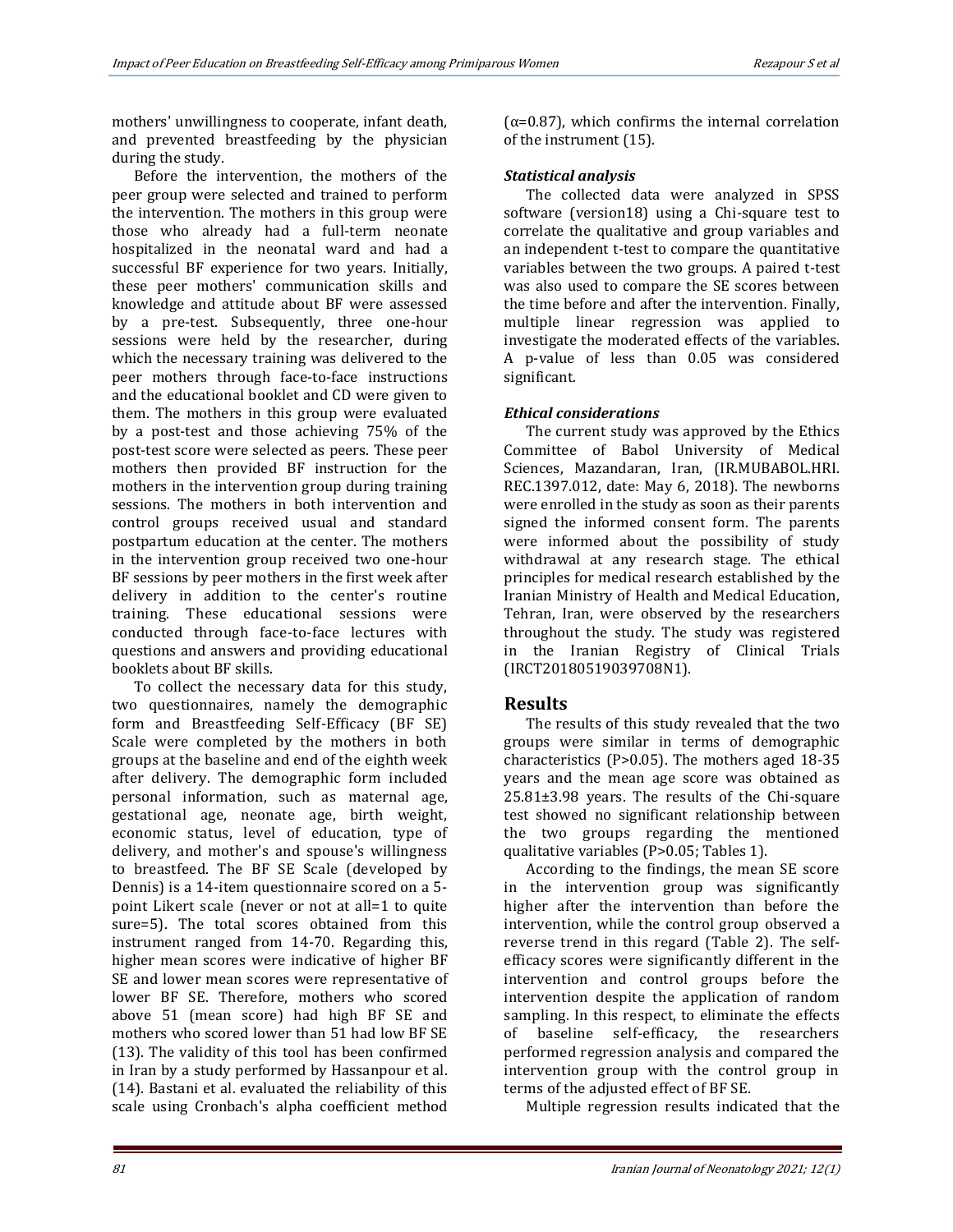|                                       | Variable levels         |                  |                  |              |         |
|---------------------------------------|-------------------------|------------------|------------------|--------------|---------|
| Variables                             |                         | Intervention     | Total<br>Control |              | P-Value |
|                                       |                         | Frequency        | Frequency        | Frequency    |         |
|                                       |                         | (Percentage)     | (Percentage)     | (Percentage) |         |
| Type of delivery                      | Caesarean section       | 30(50)           | 29 (48.3)        | 59 (49.2)    | 0.855   |
|                                       | Normal vaginal delivery | 30(50)           | 31 (51.7)        | 61 (50.8)    |         |
| Mother's willingness to<br>breastfeed | Low                     | 0(0)             | 1(1.7)           | 1(0.8)       |         |
|                                       | Much                    | 25 (41.7)        | 27(45)           | 52 (43.3)    | 0.546   |
|                                       | Too much                | 35 (58.3)        | 32 (53.3)        | 67 (55.8)    |         |
| Spouse's interest in<br>breastfeeding | Low                     | 2(3.3)           | 0(0)             | 2(1.7)       |         |
|                                       | Much                    | 24 (40)          | 15(25)           | 39 (32.5)    | 0.061   |
|                                       | Too much                | 34 (56.7)        | 45 (75)          | 79 (65.8)    |         |
| Level of education                    | Elementary              | 37 (61.7)        | 38 (63.3)        | 75 (62.5)    |         |
|                                       | Diploma                 | 17 (28.3)        | 21(35)           | 38 (31.7)    | 0.135   |
|                                       | Academic                | 6(10)            | 1(1.7)           | 7(5.8)       |         |
| Economic status                       | Low                     | 3(5)             | 4(6.7)           | 7(5.8)       |         |
|                                       | Medium                  | 57 (95)          | 56 (93.3)        | 113 (92.2)   | 0.697   |
| Maternal age (years) *                |                         | $25.83 \pm 4.23$ | $3.75 \pm 25.78$ | -            | 0.946   |
| Gestational Age (Week) *              |                         | 38.85±1.14       | 38.88±1.01       |              | 0.197   |
| Neonate's age (days) *                |                         | $5.47 \pm 1.43$  | $4.93 \pm 1.84$  |              | 0.080   |
| Birth Weight $(g)$ *                  |                         | 3369.02±437.09   | 3406.08±374.35   |              | 0.619   |

#### **Table 1.** Demographic characteristics of mothers and neonates in the intervention and control groups

\* The numbers represent the mean ± standard deviation in different groups.

| Table 2. Mean score of breastfeeding self-efficacy among primiparous mothers with neonates admitted to the neonatal ward in both groups |
|-----------------------------------------------------------------------------------------------------------------------------------------|
|-----------------------------------------------------------------------------------------------------------------------------------------|

|                                            | Breastfeeding self-efficacy scores |                   |               |                                                           |  |
|--------------------------------------------|------------------------------------|-------------------|---------------|-----------------------------------------------------------|--|
|                                            | Pre-intervention                   | Post-intervention | Significance  | Mean difference before and after<br>(Confidence interval) |  |
| Groups                                     |                                    |                   | level with    |                                                           |  |
|                                            | $Mean*$                            | Mean*             | paired t-test | Mean*                                                     |  |
| Intervention                               | $46.73 \pm 10.40$                  | $60.25 \pm 8.32$  | 0.001         | 13.51 ( $+15.89$ and $+11.13$ )                           |  |
| Control                                    | $50.95 \pm 8.45$                   | $48.38 \pm 7.85$  | 0.001         | $-2.56$ ( $-1.13$ and $-3.99$ )                           |  |
| Significance level with independent t-test | 0.016                              | 0.001             |               | 0.001                                                     |  |

\*The numbers in the table are mean ± standard deviation in different groups studied.

group variable had the most significant effect on BF SE score among all demographic factors. Based on this result, the intervention group increased the SE score by 0.71. Furthermore, pre-intervention lactation SE score with a beta of 0.53 had a significant effect on the lactation SE score, with an increase of one point in pre-intervention BF SE by 0.53. Therefore, by a one-score increase in BF SE before the intervention, there was a 0.51 increase in SE score. Additionally, as shown in Table 3, maternal age (beta 0.007) and gestational age (beta

0.017) have an increasing, though insignificantly, effect, on SE scores. On the other hand, the type of delivery (normal to cesarean with -0.029 beta), maternal education (elementary and diploma to university with -0.033 beta), and economic status (low-to-high classes with -0.063 beta) had a reducing and no significant effect on SE scores. The coefficient of determination was estimated at 0.623; consequently, the multiple regression model could explain approximately 62% of the variation in lactation SE score (Table 3).

**Table 3.** Multiple linear regression analysis and determinants of breastfeeding self-efficacy score predictability for primiparous mothers with neonates admitted to the neonatal ward

| Variable                                                   | Standard<br>Non-standard |        | Standard           | T-value  | P-value |
|------------------------------------------------------------|--------------------------|--------|--------------------|----------|---------|
|                                                            | coefficient (Beta)       | error  | coefficient (Beta) |          |         |
| Constant                                                   | 4.28                     | 23.227 |                    | 0.184    | 0.854   |
| Intervention vs. Control group                             | 14.136                   | 1.191  | 0.708              | 11.866   | 0.001   |
| Self-efficacy score before intervention                    | 0.547                    | 0.063  | 0.528              | 8.659    | 0.001   |
| Maternal age (years)                                       | 0.019                    | 0.165  | 0.007              | 0.113    | 0.910   |
| Gestational age (weeks)                                    | 0.162                    | 0.566  | 0.017              | 0.286    | 0.776   |
| Type of delivery (natural vs. cesarean section)            | $-0.588$                 | 1.255  | $-0.029$           | $-0.468$ | 0.641   |
| Maternal education (elementary and high school vs. diploma | $-0.690$                 | 1.414  | $-0.033$           | $-0.488$ | 0.627   |
| Economic Status (Low vs. High)                             | $-2.670$                 | 2.497  | $-0.063$           | $-1.069$ | 0.287   |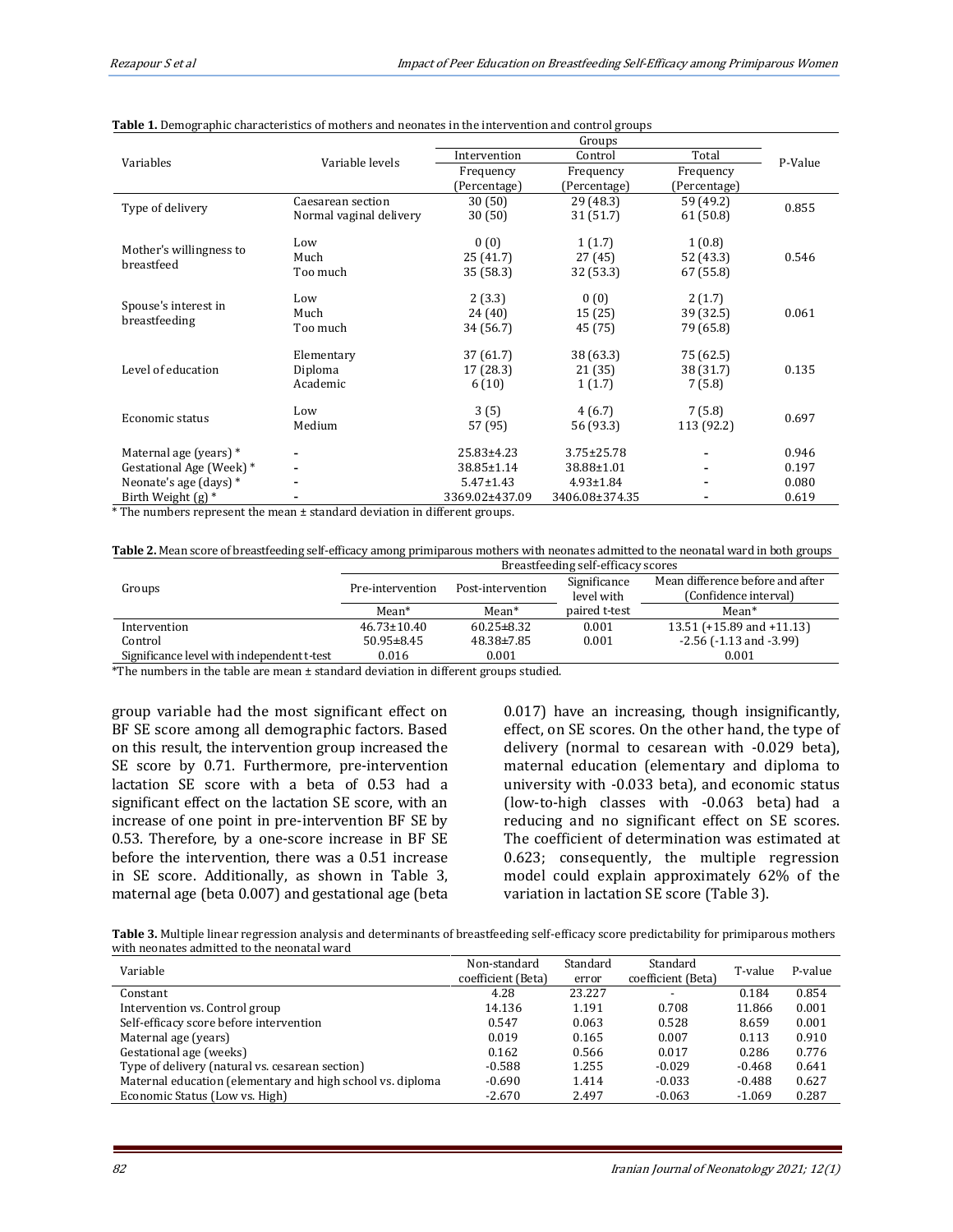## **Discussion**

The present study showed that peer education increased BF SE in the intervention group, compared to that in the control group. The mean BF SE score of mothers in the intervention group (46.73±10.40) increased after the intervention  $(60.25 \pm 8.32)$ , while the same score of mothers in the control group (50.95±8.45) observe a decrease (48.38±7.85). The reason for this decrease might be due to the interruption of the hospital routine BF training that the mothers in the control group received during their neonate hospitalization. Goodarzi et al. (2015) carried out a study to evaluate the effect of peer education on BF SE among primiparous mothers referring to health centers in Damghan, Iran. According to the results of the mentioned research, the BF SE score of primiparous women was significantly higher in the intervention group than in the control group (13). The results of this study are consistent with those of the present study. Sang and Park (2016) showed that BF empowerment programs increased SE, adaptation, and continuity of BF in primiparous women (16). The results of the above study are also in agreement with our findings.

Mir Ali et al. (2014) found that face-to-face training with the direct intervention of the trainer increased BF SE in the third month after delivery (17). Moreover, the results of a study performed by Parsa et al. (2016) indicated that BF counseling increased the sense of mothers' SE, making them continue BF (1). The results of the aforementioned studies were in line with those of the current study. The results of the present study are also in line with the findings of a study conducted by Ingram (2013), which aimed to evaluate peer support and its effects on BF. Accordingly, peer support in the form of educational behaviors increased BF SE in the intervention group (18).

Another study conducted by Azhari et al. in Sabzevar, Razavi Khorasan Province, Iran, compared the effects of two methods of BF training with and without the direct intervention of the educator on BF SE among primiparous mothers. The result of the above study revealed an increase in BF SE regarding the method of face-toface BF training without direct trainer intervention (11), which was in line with the results of our study. According to the findings of a study carried out by Moody et al. (2015), the impacts of support by peers and education by healthcare providers were the same. Furthermore, there was no difference in education between these two groups; however, the SE score was higher in the trained groups than in the control group (19). These results were consistent with those of our study.

Joshi et al. performed a study in Spain to evaluate computer-based bilingual BF education on the knowledge of BF, SE, and BF decision among rural Hispanic women. The results of the aforementioned research indicated that the designed training program improved the knowledge of BF and SE and ultimately increased the decision to breastfeed in these mothers (20). The results of this study supported the results of the present study. Nevertheless, the results of clinical trials conducted by Karen McQueen et al. in Canada were not in agreement with those of the current study. In the above study, the intervention failed to significantly increase SE in primiparous women (21). The reason for this discrepancy could be attributed to the use of peer education for the mother in the present study, as well as the type of education which was performed in groups in our study, compared to the individually conducted training in Karen's study.

The findings of a study carried out by Tafazeli et al. in primiparous women in Mashhad, Iran, showed that there was no significant difference at the time of the first BF initiation among the three groups of peer support, healthcare training, and control (19). The reason for peer support's ineffectiveness was probably related to the fact that this support was provided only during pregnancy and in the form of person-to-person support for the mother, whereas in the present study education was provided in groups. Overall, no significant relationship was found between mothers' demographic characteristics (i.e., maternal age, gestational age, type of delivery, maternal education, and economic status) with BF SE. However, increasing maternal age and gestational age had positive effects on BF SE score, while maternal low education and poor economic status had negative impacts. These results are in agreement with those of studies carried out by Bastani et al. (15), Blyth et al. (22), and Dennis (23).

Some studies have shown that maternal education level, age, economic status, and other underlying factors are associated with BF SE. For instance, Mercer (24) showed that age and socioeconomic levels were significant factors affecting the achievement of mothers and BF roles, which is inconsistent with the findings of the present study. The reason for this discrepancy can be related to the population of the present study which included only primiparous mothers. In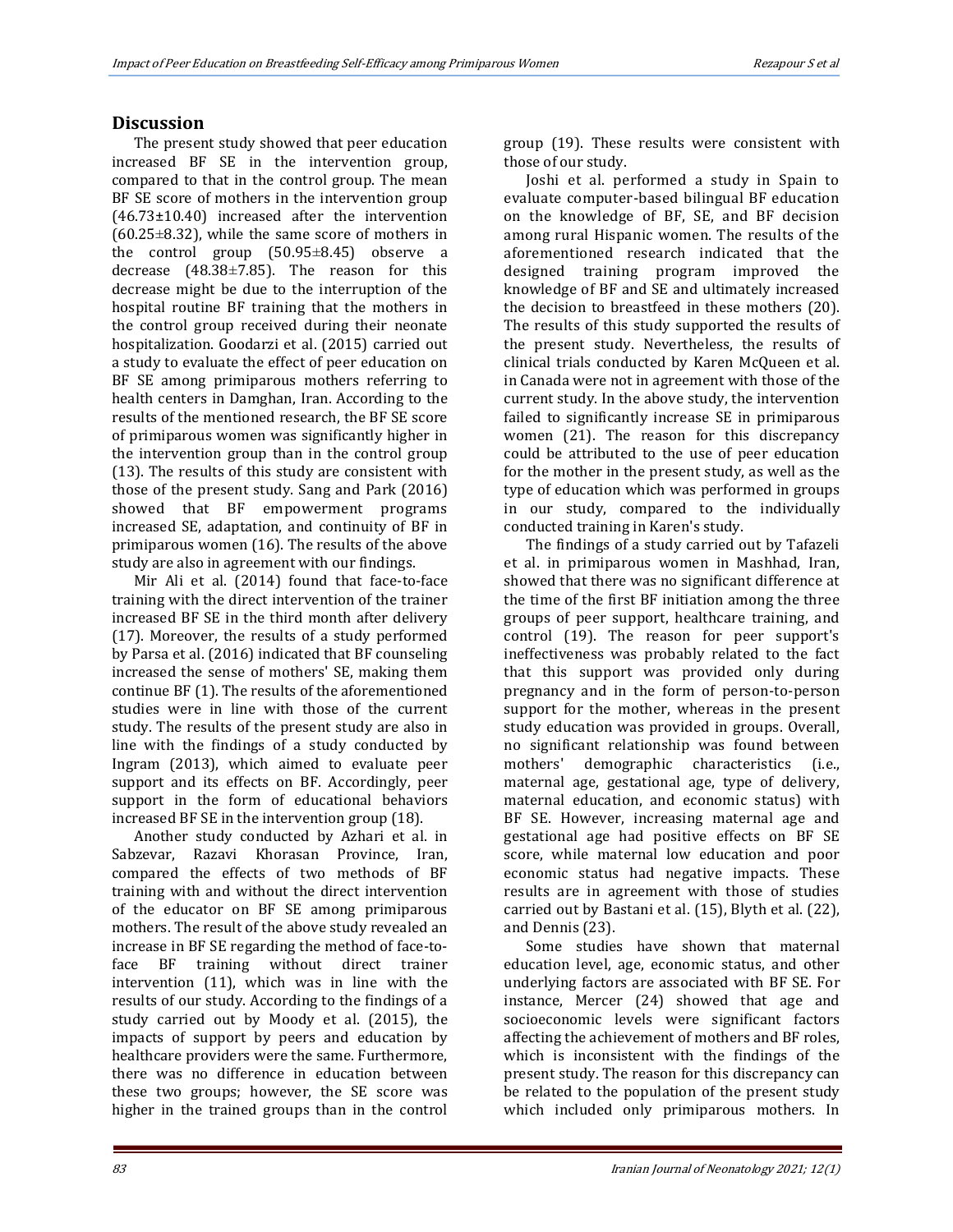another study, it was found out middle-class women had higher levels of SE and exclusive BF than low-income women (25). Mothers with low gestational age or low birth weight neonates consider these major traumatic events after childbirth. These factors, along with the mental stress caused by the hospitalization of the neonate, put extra pressure on mothers, which can harm the process of BF SE (26). A study conducted by Varaee et al. showed that education level was significantly associated with SE of BF. In other words, a higher level of maternal education increased the BF SE score (3). The present study also showed that maternal low education levels had negative effects on BF SE score; however, this relationship was not significant.

## **Conclusion**

Peer education significantly increased the mean score of BF SE among mothers in the intervention group, compared to that in the control group. Additionally, the use of peer mothers is an affordable and effective way to increase the BF SE of primiparous mothers. With these reasons in mind, it can be concluded that the adoption of such an appropriate educational method can increase BF SE in mothers with neonates hospitalized and improve the quality of education in such mothers. Furthermore, since one of the main duties of nurses is education at all levels of care, they should consider successful mothers as a supporter in BF in their educational planning to help other mothers overcome the barriers of BF.

## **Acknowledgments**

The authors would like to appreciate the Research Deputy of Babol University of Medical Sciences, authorities and colleagues of the Neonatal Department, and the neonates' parents who helped us in this research. Moreover, the authors would like to acknowledge Mrs. Mazlomi, our head nurse in the Neonatal Ward of Amirkola Children's Hospital for her assistance in the mother's enrollment in this study.

## **Conflicts of interest**

The authors declare no conflict of interest in this study.

## **Funding**

This study was extracted from a master's thesis in pediatric nursing submitted to the Babol University of Medical Sciences and was financially supported by the Deputy of Research and Technology of Babol University of Medical Sciences.

## **References**

- 1. Parsa P, Boojar A, Roshanai G, Bakht R. The effect breastfeeding counseling on self-efficacy and continuation breastfeeding among primiparous mothers: a randomised clinical trial. Avicenna J Nurs Midwifery Care. 2016; 24(2):98-104. (Persian)
- 2. Gafari Asl M, Fadakar Sogheh R, Ghavi A. Related factors to continued breastfeeding in infants. J Holist Nurs Midwifery. 2014; 24(2):1-8. (Persian)
- 3. Varaei SH, Mehrdad N, Bahrani N. The relationship between self-efficacy and breastfeeding, Tehran, Iran. Hayat. 2009; 15(3):31-8. (Persian)
- 4. Abdeyazdan Z, Elahi T, Golshiri P. Comparison of an empowering breastfeeding program before and after childbirth on exclusive breastfeeding time span. Modern Care J. 2015; 11(4):330-8. (Persian)
- 5. Babaeie G, Hajizadeh E, Keshavarz M, Shaigan M. Application of survival analysis for the assessment of association between the initiation time of breastfeeding and related maternal and neonatal factors. Jundishapur Sci Med J. 2007; 6(52):32-8. (Persian)
- 6. Cakmak H, Kuguoglu S. Comparison of the breastfeeding patterns of mothers who delivered their babies per vagina and via cesarean section: an observational study using the LATCH breastfeeding charting system. Int J Nurs Stud. 2007; 44(7):1128-37.
- 7. Pincombe J, Baghurst P, Antoniou G, Peat B, Henderson A, Reddin E. Baby friendly hospital initiative practices and breast feeding duration in a cohort of first-time mothers in Adelaide, Australia. Midwifery. 2008; 24(1):55-61.
- 8. Otsuka K, Dennis CL, Tatsuoka H, Jimba M. The relationship between breastfeeding self-efficacy and perceived insufficient milk among Japanese mothers. J Obstet Gynecol Neonatal Nurs. 2008; 37(5):546-55.
- 9. Wells KJ, Thompson NJ, Kloeblen-Tarver AS. Development and psychometric testing of the prenatal breast-feeding self-efficacy scale. Am J Health Behav. 2006; 30(2):177-87.
- 10. O'Brien M, Buikstra E, Hegney D. The influence of psychological factors on breastfeeding duration. J Adv Nurs. 2008; 63(4):397-408.
- 11. Azhari S, Baghani R, Akhlaghi F, Ebrahimzadeh S, Salehi J. Comparing the effects of hands-on and hands-off breastfeeding methods on self-efficacy in primiparous mothers. J Sabzevar Univ Med Sci. 2010; 17(4):248-55. (Persian)
- 12. Hannula L, Kaunonen M, Tarkka MT. A systematic review of professional support interventions for breastfeeding. J Clin Nurs. 2008; 17(9):1132-43.
- 13. Godarzi Z, Saeidi M, Shamshiri A, Sadeghi T. Impact of peer education on breastfeeding self-efficacy in primiparous women: a cluster randomized controlled trial. Hakim Res J. 2015; 18(2):105-13.